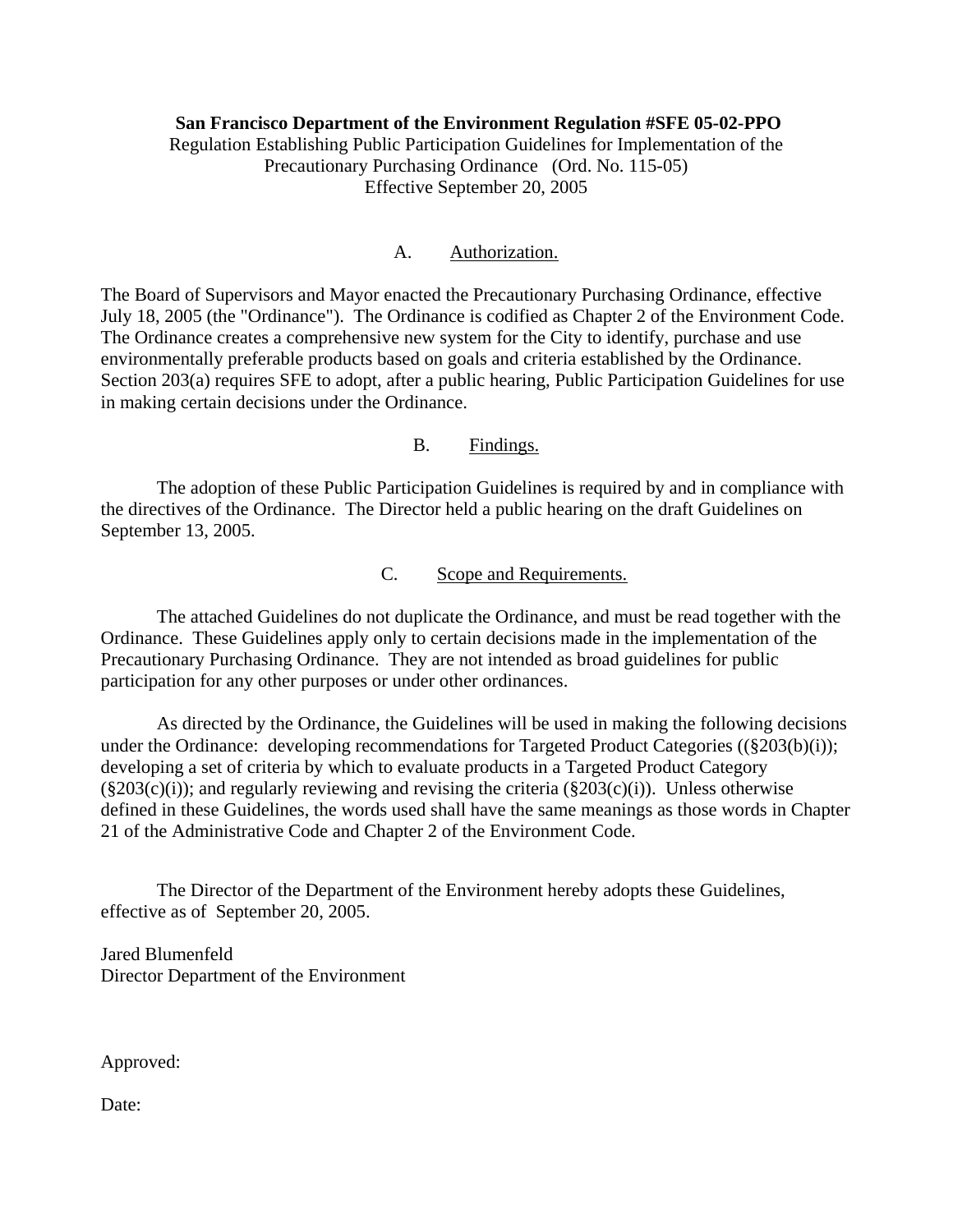## **San Francisco Department of the Environment Regulation #SFE-05-02-PPO:**

Regulation Establishing Public Participation Guidelines for Implementation of the Precautionary Purchasing Ordinance (Ord. No. 115-05) Effective September 20, 2005

## **1. Definitions**

- a. "Approved Alternatives List" or "List" shall mean the list of alternatives to a product within a Targeted Product Category identified, evaluated and approved by the Director. Products on an Approved Alternatives List will have a lesser impact on human health and the environment compared to other similar products, consistent with the Precautionary Principle as defined in Chapter 1 of the Environment Code. The term will be used for products that meet or exceed the City's Product Criteria. The List should embody considerations of environmental and health impact, product performance, and cost.
- b. "COE" shall mean the Commission on the Environment for the City and County of San Francisco.
- c. "Department" or "SFE" shall mean the Department of the Environment for the City and County of San Francisco.
- d. "Director" shall mean the Director of the Department of the Environment.
- e. "EPP" shall mean environmentally preferable purchasing.
- f. "OCA" shall mean the Office of Contract Administration for the City and County of San Francisco.
- g. "Prioritizing Criteria" shall mean criteria for prioritizing the importance of product categories and identifying Targeted Product Categories. The criteria will be based on expected or potential environmental and health impacts, availability of safer alternatives, anticipated staff time required to develop purchasing specifications, or other factors as deemed appropriate by SFE after input from the public. The Prioritizing Criteria will be used by SFE to address the goals set forth in the ordinance (Env. Code §201).
- h. "Product Criteria" shall mean criteria used for selecting specific products that qualify for the City's Approved Alternatives list within a given Targeted Product Category. For example, Product Criteria for janitorial cleaners may include a criterion prohibiting greater than 1% by volume content of a Proposition 65-listed reproductive toxin or carcinogen.
- i. "Targeted Product Category" shall mean a broad category of products routinely purchased by the City that have been identified by the Commission as having potentially undesirable environmental health impacts, and for which alternative products should be identified and substituted.

### **2. Goals**

a. In implementing the Precautionary Purchasing Ordinance, the Department aims to institute a decision-making process that is transparent, participatory, and informed by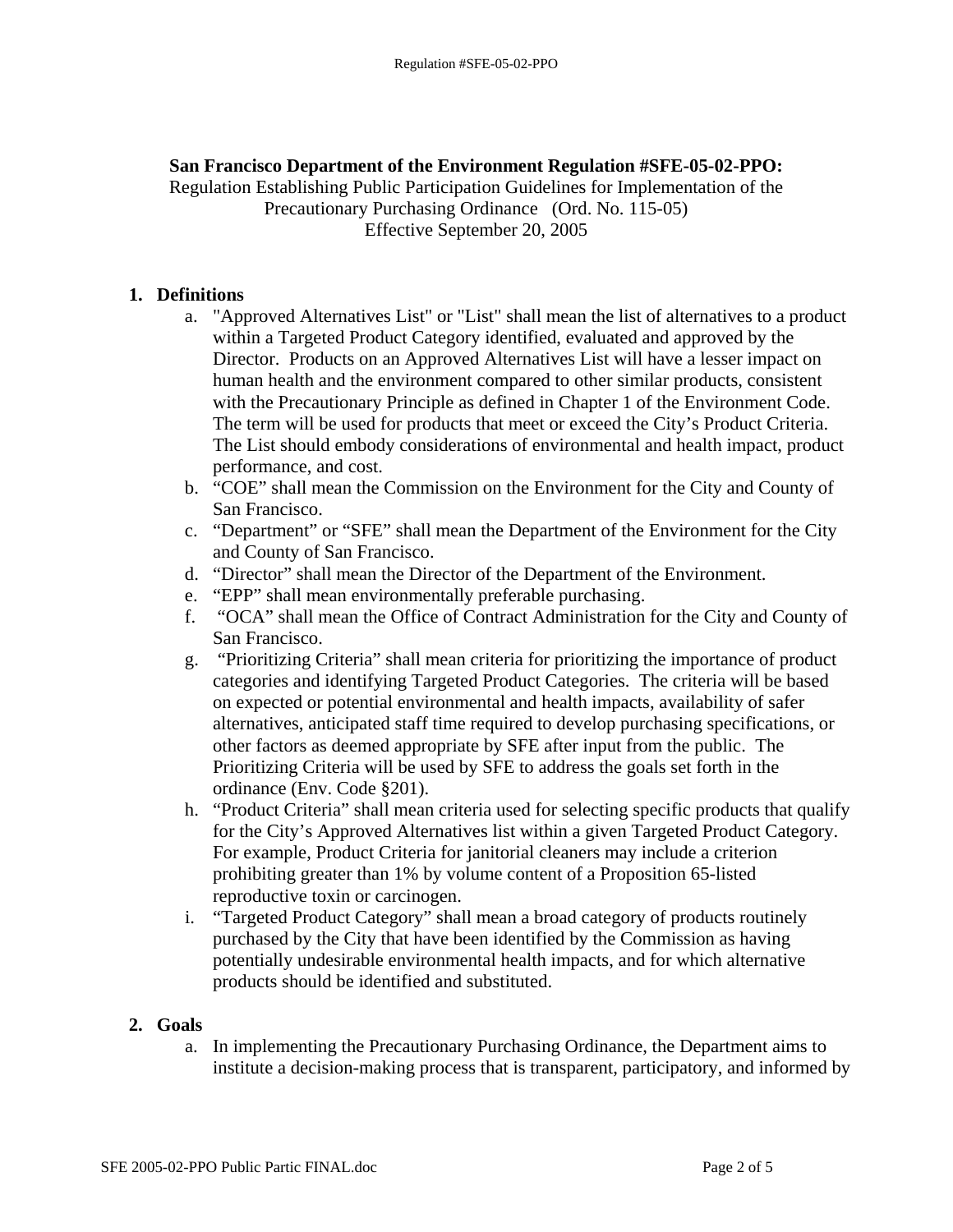the best available science and other relevant information, in keeping with the Precautionary Principle Ordinance (Env. Code §101).

- b. The Department aims to institute a decision-making process that affords all affected individuals and groups within the community the opportunity for meaningful participation. Staff will develop a notification list of all stakeholders and interested parties and shall use the broadest means of communication including electronic, postal, community newsletters, and postings in City Hall.
- c. Meaningful participation in this context means participation that is both timely and informed. Supporting and facilitating robust public participation is a key part of San Francisco's commitment to purchasing healthy products.
- d. By creating meaningful participation in the decisionmaking process, SFE hopes to continue building trust between the community and the public agencies involved.
- e. In implementing these Guidelines, SFE staff will comply with Chapter 2, "Conflict of Interest and Other Prohibited Activities" of the San Francisco Campaign and Government Conduct Code. SFE staff will also observe the Institute for Supply Management's "Principles and Standards of Ethical Supply Management Conduct."

# **3. Process for Selecting Targeted Product Categories**

- a. SFE staff, in consultation with OCA, will review the list of commodities contracts to determine types of items being purchased, dollar amounts and duration of individual contracts.
- b. SFE staff will seek advice from stakeholders listed below to develop Prioritizing Criteria, which will be used to screen categories of products commonly purchased by the City for inclusion as a Targeted Product Category. These Criteria may include factors such as environmental concerns, health hazards, or availability of safer alternatives. SFE staff will seek input on the Prioritizing Criteria from:
	- 1) The Department of Public Health and the Office of Contract Administration
	- 2) Interested staff from other City departments, the San Francisco Housing Authority, the San Francisco Unified School District, and other governmental entities as appropriate.
	- 3) Environmental scientists with expertise in alternative products.
	- 4) Community representatives with demonstrated expertise in environmental quality, public health, and/or environmental justice.
	- 5) Product manufacturers.
	- 6) Other interested parties from the community with an interest in the program's goals, such as representatives from labor, business, or nonprofit groups.
- c. The process of defining Prioritizing Criteria will be iterative. Stakeholders and SFE staff will discuss and develop Prioritizing Criteria together by convening meetings and utilizing electronic mail resources. SFE staff will incorporate changes to the draft Prioritizing Criteria, as appropriate, based on views expressed at the meeting. SFE staff will use electronic mail and/or web postings to notify stakeholders of these changes, and additional comments will be sought before the next meeting.
- d. Staff will apply the Prioritizing Criteria to the list of citywide contracts,.and from this develop a draft list of Targeted Product Categories for the COE.
- e. SFE will hold at least one public meeting to discuss the draft Targeted Product Categories. This meeting will take place before the Targeted Product Categories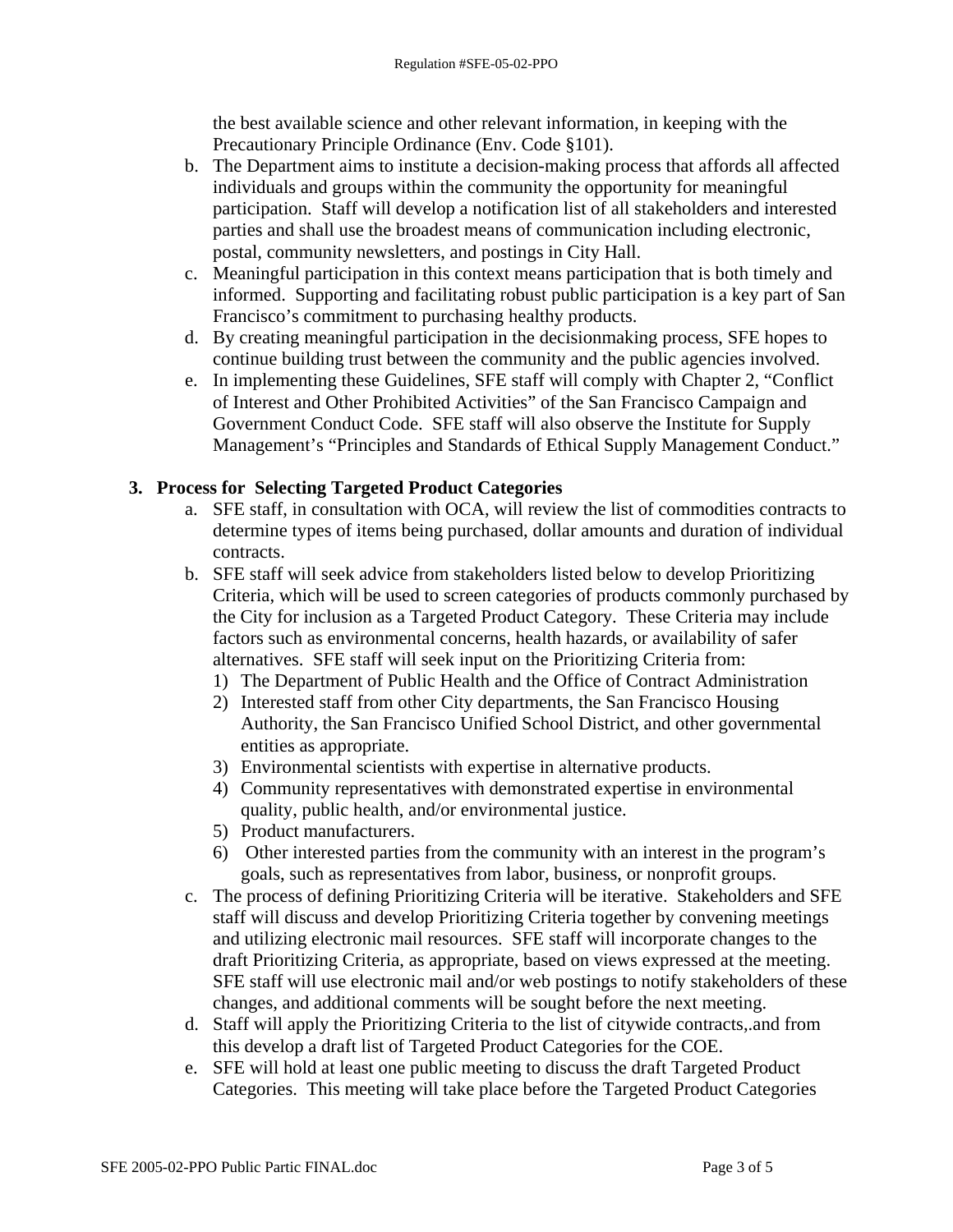have been finalized for presentation to the COE. SFE will provide advance notice of the meeting to the public and to all persons on the notification list. Notice of the meetings will include relevant documents, including the draft Targeted Product Categories and the draft Prioritizing Criteria. Notice of the meetings will include language that is inclusive and makes clear that no particular expertise is needed to participate in the recommendation process. Additionally, recommendations will be accepted in written or electronic form to accommodate stakeholders who cannot attend scheduled meetings. SFE will incorporate changes to the draft Targeted Product Categories document as appropriate, and present the final document to the COE for approval at a public meeting.

f. SFE will repeat this process of developing Prioritizing Criteria and selecting Targeted Product Categories at least every three years or as the need arises.

# **4. Process for Selecting Environmentally Preferable Products**

- a. After a list of Targeted Product Categories has been adopted, SFE will use its best efforts to gather complete ingredient data (including ingredients that qualify as trade secrets) and/or relevant certifications on specific products in the Targeted Product Categories. Suppliers that do not submit complete product information to SFE will be considered unresponsive bidders.
- b. SFE staff, with advice from various stakeholders, will examine the potential environmental and health impacts of each Targeted Product Category, review existing certifications, labels, or criteria, and select appropriate evaluation criteria ("Product Criteria"). If data are available, these Product Criteria may also address product performance issues. SFE staff will seek input on the Product Criteria from:
	- 1) The Department of Public Health and the Office of Contract Administration
	- 2) End users from other City departments with knowledge of the targeted product category, from the San Francisco Housing Authority, the San Francisco Unified School District, and other governmental entities as appropriate.
	- 3) Environmental scientists with expertise in the specific product category.
	- 4) Community representatives with demonstrated expertise in environmental health, public health, and/or environmental justice
	- 5) Product manufacturers
	- 6) Other institutional purchasers with experience in screening the specific product category.
- c. Since the work environment of end users is most directly affected by the City's purchasing decisions, their opinions will be given special consideration. SFE staff will assemble end-user groups composed of affected City staff and seek their comments on the draft Product Criteria. These end-user groups will also serve as points of contact for SFE and OCA regarding product performance issues.
- d. SFE will hold at least one public meeting to discuss the final Product Criteria. SFE will provide advance notice of the meeting to the public and to all persons on the notification list. This meeting will take place before the Director adopts the Product Criteria for each Targeted Product Category.
- e. The Director will adopt Product Criteria for each Targeted Product Category.
- f. Product Criteria will be posted on the Department web site and distributed to interested parties.